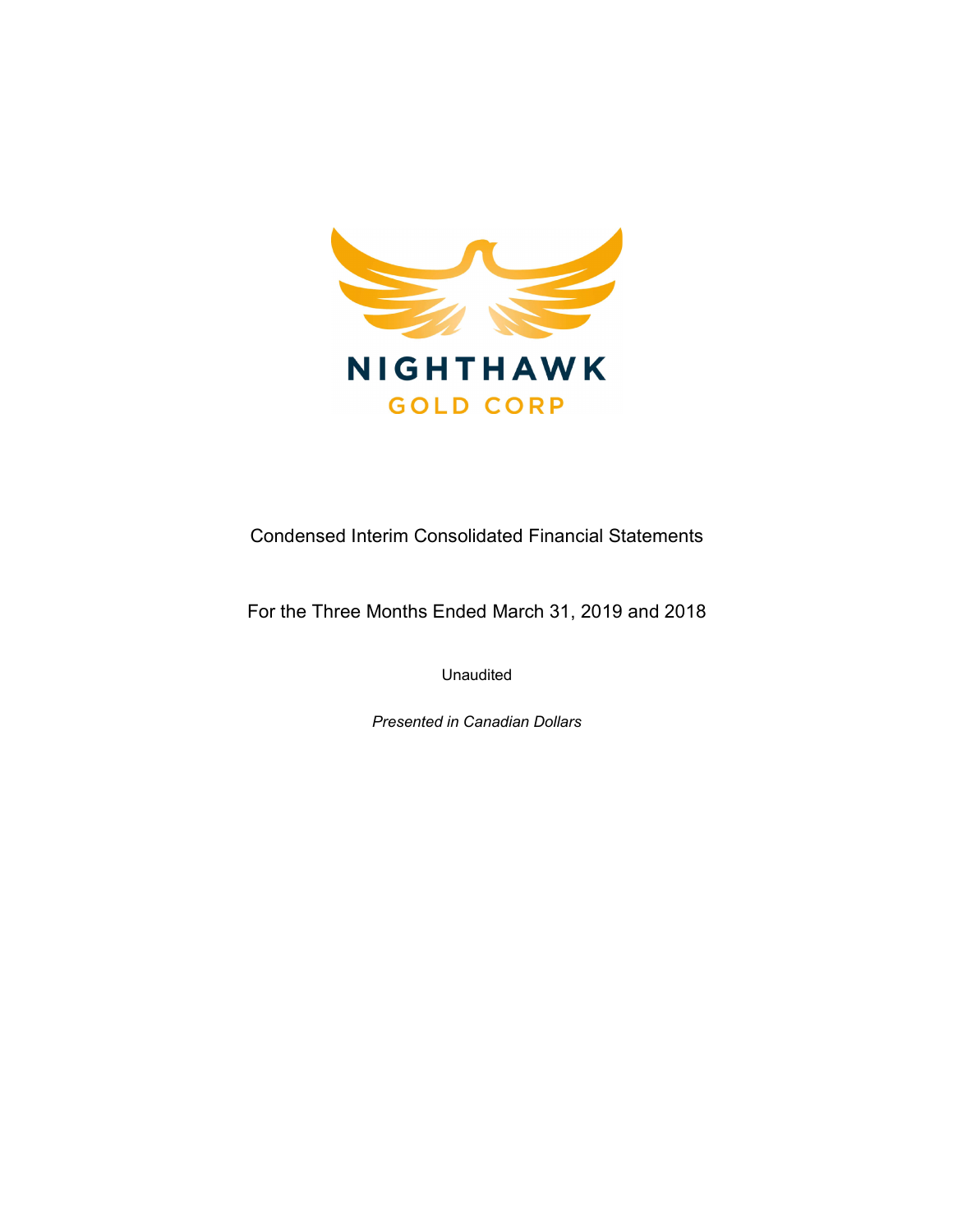

May 13, 2019

#### MANAGEMENT'S RESPONSIBILITY FOR THE CONDENSED INTERIM CONSOLIDATED FINANCIAL STATEMENTS

The accompanying condensed interim consolidated financial statements of Nighthawk Gold Corp. ("Nighthawk") are the responsibility of the Board of Directors and executive management. The unaudited condensed interim consolidated financial statements have been prepared by management, on behalf of the Board of Directors, in accordance with International Financial Reporting Standards ("IFRS") as issued by the International Accounting Standards Board. These unaudited condensed interim consolidated financial statements do not include all of the disclosures required for annual consolidated financial statements and therefore should be read in conjunction with Nighthawk's audited annual consolidated financial statements and notes thereto for the year ended December 31, 2018. These unaudited condensed interim consolidated financial statements follow the same significant accounting policies and methods of application as those included in Nighthawk's most recent audited annual consolidated financial statements, except as described in note 3. Management acknowledges responsibility for the preparation and presentation of the consolidated financial statements, including responsibility for significant accounting judgments and estimates and the choice of accounting principles and methods that are appropriate to Nighthawk's circumstances. In the opinion of management, the unaudited condensed interim consolidated financial statements have been prepared within acceptable limits of materiality and are in accordance with International Accounting Standard 34, Interim Financial Reporting using accounting policies consistent with IFRS appropriate in the circumstances.

Management has established processes, which are in place to provide it sufficient knowledge to support management representations that it has exercised reasonable diligence that (i) the unaudited condensed interim consolidated financial statements do not contain any untrue statement of material fact or omit to state a material fact required to be stated or that is necessary to make a statement not misleading in light of the circumstances under which it is made, as of the date of, and for the periods presented by, the unaudited condensed interim consolidated financial statements and (ii) the unaudited condensed interim consolidated financial statements fairly present in all material respects the financial condition, results of operations and cash flows of Nighthawk, as of the date of and for the period presented by the unaudited condensed interim consolidated financial statements.

The Board of Directors is responsible for reviewing and approving the consolidated financial statements and for ensuring that management fulfills its financial reporting responsibilities. An Audit Committee assists the Board of Directors in fulfilling this responsibility. The Audit Committee meets with management to review the internal controls over the financial reporting process, the consolidated financial statements and the auditors' report. The Audit Committee also reviews Nighthawk's Management's Discussion and Analysis to ensure that the financial information reported therein is consistent with the information presented in the consolidated financial statements. The Audit Committee reports its findings to the Board of Directors for its consideration in approving the consolidated financial statements for issuance to the shareholders.

Management recognizes its responsibility for conducting Nighthawk's affairs in compliance with established financial standards, and applicable laws and regulations, and for maintaining proper standards of conduct for its activities.

Dr. Michael Byron President & Chief Executive Officer

(Signed) "Dr. Michael Byron" (Signed) "Michael Leskovec" Michael Leskovec Chief Financial Officer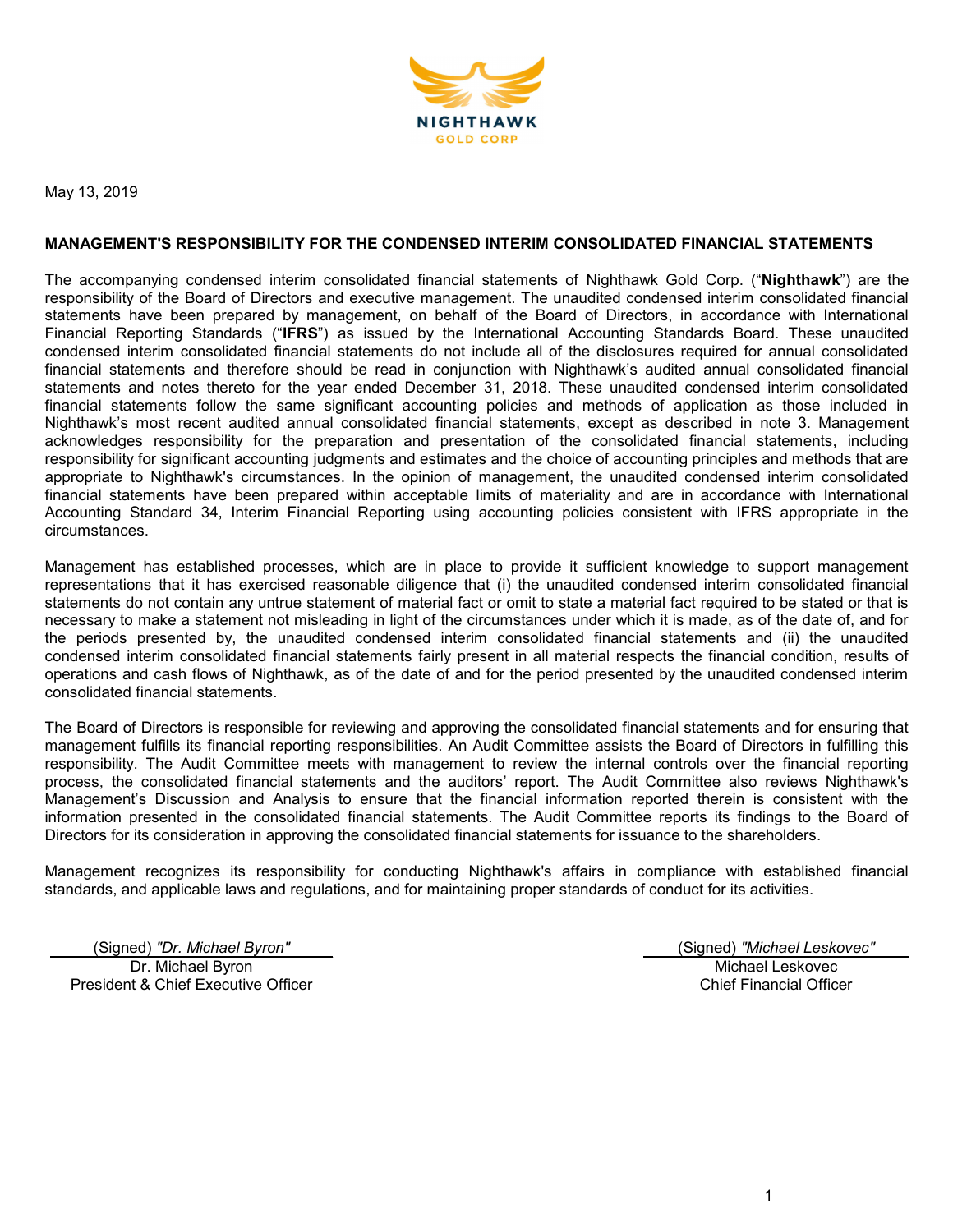

# NIGHTHAWK GOLD CORP. CONDENSED INTERIM CONSOLIDATED STATEMENTS OF FINANCIAL POSITION

Presented in Canadian Dollars **Unaudited** 

| As at                                            | March 31,<br>2019   |               | December 31,<br>2018 |
|--------------------------------------------------|---------------------|---------------|----------------------|
| <b>ASSETS</b>                                    |                     |               |                      |
| <b>Current Assets</b>                            |                     |               |                      |
| Cash and cash equivalents                        | \$                  | 13,051,470 \$ | 13,948,633           |
| Marketable securities                            |                     |               | 80,000               |
| Amounts receivable                               |                     | 141,320       | 103,239              |
| Prepaid expenses and supplies                    |                     | 816,937       | 616,283              |
|                                                  | 14,009,727          |               | 14,748,155           |
| <b>Non-current Assets</b>                        |                     |               |                      |
| Restricted cash (note 5)                         | 4,648,616           |               | 4,479,000            |
| Exploration and evaluation assets (note 6)       | 68,707,825          |               | 67,163,070           |
|                                                  | 73,356,441          |               | 71,642,070           |
|                                                  |                     |               |                      |
|                                                  | 87,366,168 \$<br>\$ |               | 86,390,225           |
|                                                  |                     |               |                      |
| <b>LIABILITIES</b><br><b>Current Liabilities</b> |                     |               |                      |
|                                                  | \$                  |               |                      |
| Accounts payable and accrued liabilities         |                     | 1,683,981 \$  | 419,261              |
| <b>Non-current Liabilities</b>                   |                     |               |                      |
| Provision for service obligation (note 7)        | 3,012,314           |               | 3,012,314            |
| Reclamation provision (note 8)                   |                     | 401,150       | 401,150              |
| Deferred tax liability                           | 6,838,964           |               | 6,903,194            |
|                                                  | 10,252,428          |               | 10,316,658           |
|                                                  |                     |               |                      |
| <b>SHAREHOLDERS' EQUITY</b>                      |                     |               |                      |
| Share capital (note 9(a))                        | 82,255,810          |               | 82,255,810           |
| Share-based payment reserve (note 9(b))          | 17,567,258          |               | 17,567,258           |
| Accumulated deficit                              | (24, 393, 309)      |               | (24, 168, 762)       |
|                                                  | 75,429,759          |               | 75,654,306           |
|                                                  | 87,366,168 \$<br>\$ |               | 86,390,225           |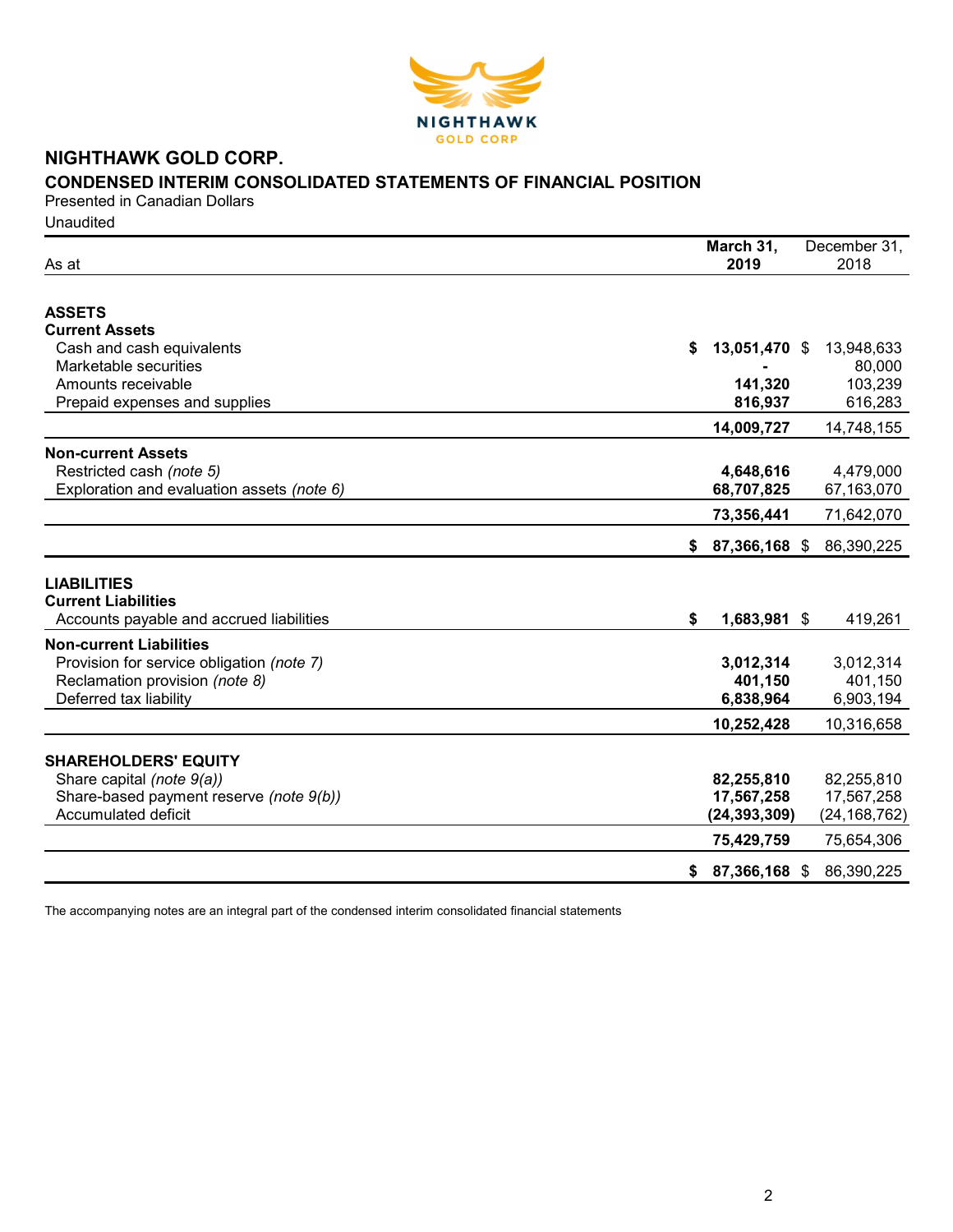

# NIGHTHAWK GOLD CORP.

# CONDENSED INTERIM CONSOLIDATED STATEMENTS OF INCOME (LOSS) AND COMPREHENSIVE INCOME (LOSS)

Presented in Canadian Dollars

Unaudited

| For the three months ended March 31,              | 2019                  | 2018    |
|---------------------------------------------------|-----------------------|---------|
|                                                   |                       |         |
| <b>Expenses</b>                                   |                       |         |
| Salaries, director and consulting fees            | \$<br>164,681 \$      | 209,006 |
| Shareholder communication and marketing           | 115,931               | 84,824  |
| Office and administration                         | 47,997                | 61,612  |
| Regulatory                                        | 30,381                | 98,555  |
| Travel                                            | 23,004                | 29,614  |
| Professional fees                                 | 15,566                | 25,340  |
|                                                   | 397,560               | 508,951 |
| Other income                                      |                       |         |
| Interest income                                   | 70,033                | 274,718 |
| Gain on sale of investment                        | 38,750                |         |
| Flow-through share premium                        |                       | 358,414 |
| Unrealized gain on investment                     |                       | 120,000 |
|                                                   | 108,783               | 753,132 |
| Income (loss) before income taxes                 | (288, 777)            | 244,181 |
|                                                   |                       |         |
| Deferred tax recovery                             | 64,230                |         |
| Net income (loss) and comprehensive income (loss) | \$<br>$(224, 547)$ \$ | 244,181 |
|                                                   |                       |         |
| Net income (loss) per share (note 10):            |                       |         |
| <b>Basic and fully diluted</b>                    | \$<br>$Nil$ \$        | Nil     |
|                                                   |                       |         |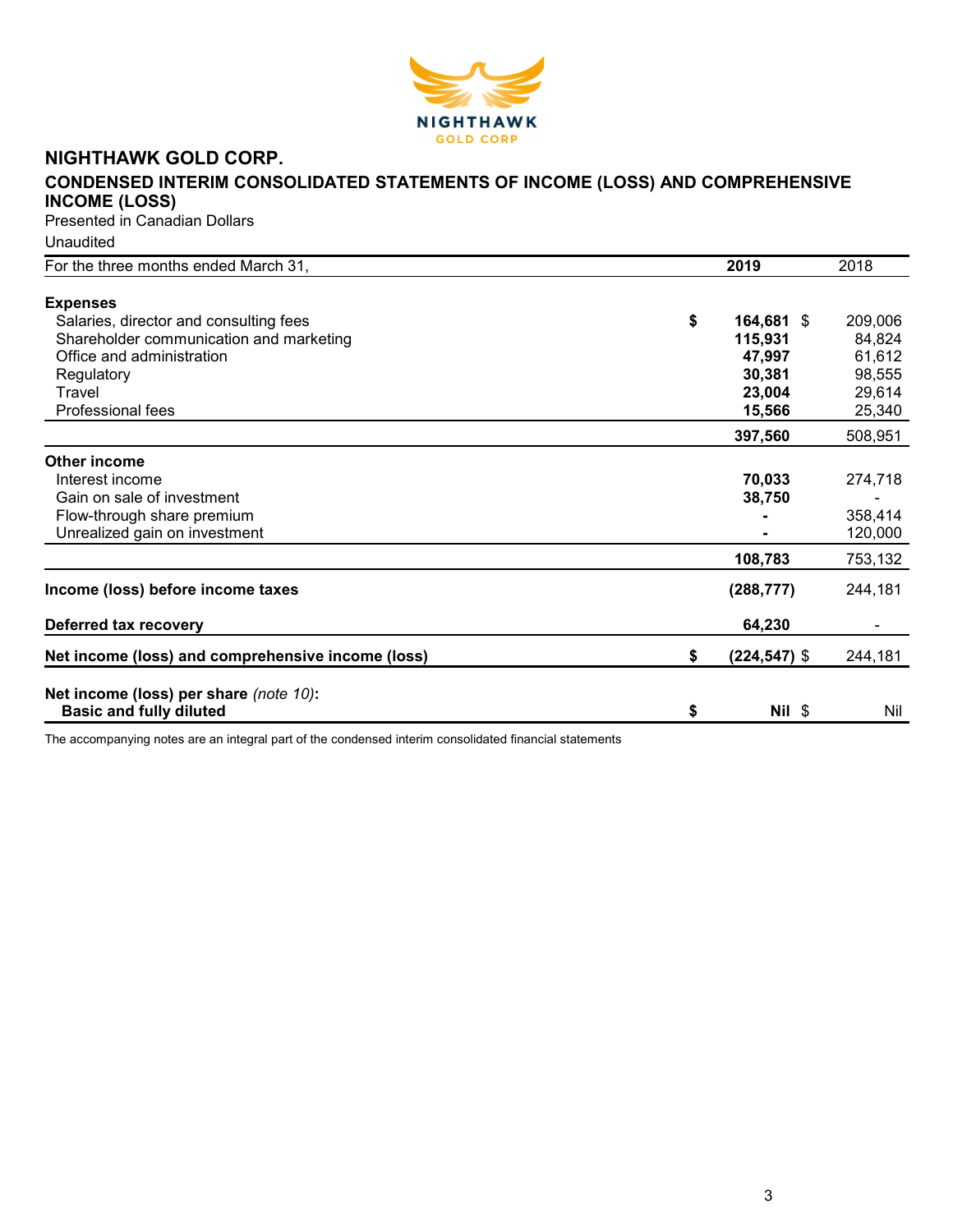

# NIGHTHAWK GOLD CORP.

# CONDENSED INTERIM CONSOLIDATED STATEMENTS OF CHANGES IN SHAREHOLDERS' EQUITY

Presented in Canadian Dollars

Unaudited

|                                                                                | <b>Share capital</b> | <b>Warrants and</b><br>broker warrants | Share-based<br>payment reserve | <b>Accumulated</b><br>deficit | <b>Total equity</b> |
|--------------------------------------------------------------------------------|----------------------|----------------------------------------|--------------------------------|-------------------------------|---------------------|
| Balance at December 31, 2017                                                   | 80,094,256           | 3,986,339<br>S.                        | 12,448,488<br>S.               | (22, 340, 352)<br>S.          | 74,188,731          |
| Issuance of common shares on exercise of stock options                         | 19,496               |                                        |                                |                               | 19,496              |
| Fair value of stock options transferred on exercise                            | 5,231                |                                        | (5,231)                        |                               |                     |
| Net income for the period                                                      |                      |                                        |                                | 244,181                       | 244,181             |
| Balance at March 31, 2018                                                      | 80,118,983           | 3,986,339                              | 12,443,257                     | (22,096,171)                  | 74,452,408          |
| Issuance of shares net of cash share issuance<br>costs of \$19,109 (note 9(a)) | 2,480,891            |                                        |                                |                               | 2,480,891           |
| Flow-through share premium                                                     | (350,000)            |                                        |                                |                               | (350,000)           |
| Tax effect of share issue costs                                                | (37, 974)            |                                        |                                |                               | (37, 974)           |
| Issuance of common shares on exercise of stock options                         | 25,000               |                                        |                                |                               | 25,000              |
| Fair value of stock options transferred on exercise                            | 18,910               |                                        | (18, 910)                      |                               |                     |
| Expiry of warrants                                                             |                      | (3,986,339)                            | 3,986,339                      |                               |                     |
| Stock-based compensation (note 9(b))                                           |                      |                                        | 1,156,572                      |                               | 1,156,572           |
| Net loss for the period                                                        |                      |                                        |                                | (2,072,591)                   | (2,072,591)         |
| <b>Balance at December 31, 2018</b>                                            | 82,255,810           |                                        | 17,567,258                     | (24, 168, 762)                | 75,654,306          |
| Net loss for the period                                                        |                      |                                        |                                | (224, 547)                    | (224, 547)          |
| Balance at March 31, 2019                                                      | 82,255,810           | \$                                     | 17,567,258<br>S                | (24, 393, 309)                | 75,429,759          |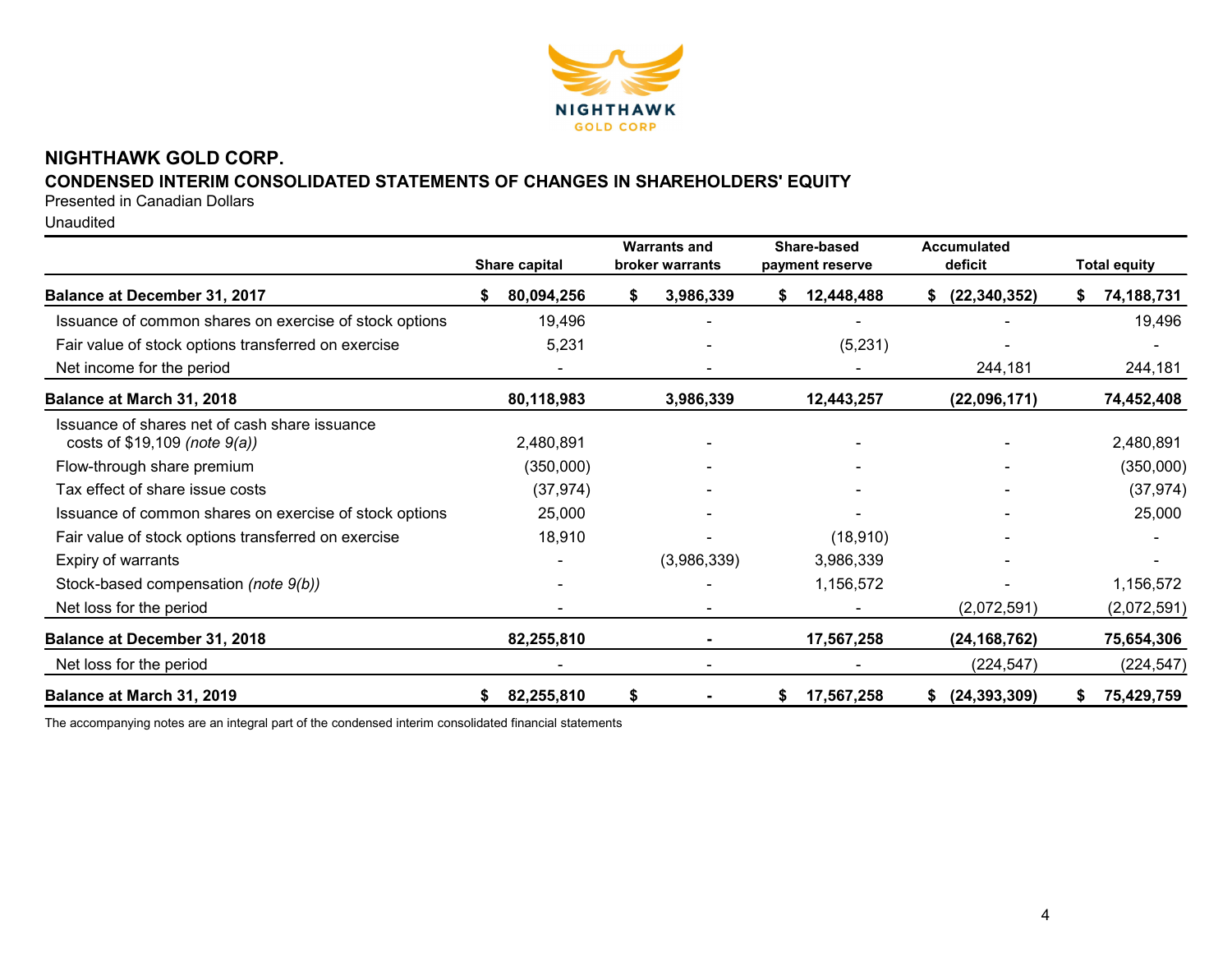

# NIGHTHAWK GOLD CORP. CONDENSED INTERIM CONSOLIDATED STATEMENTS OF CASH FLOWS

Presented in Canadian Dollars **Unaudited** 

| For the three months ended March 31,           | 2019                  | 2018        |
|------------------------------------------------|-----------------------|-------------|
| Cash provided by (used in)                     |                       |             |
| <b>Operations</b>                              |                       |             |
| Net income (loss) for the period               | \$<br>$(224, 547)$ \$ | 244,181     |
| Items not involving cash:                      |                       |             |
| Deferred income tax recovery                   | (64, 230)             |             |
| Gain on sale of investment                     | (38, 750)             |             |
| Flow-through share premium                     |                       | (358, 414)  |
| Unrealized gain on investment                  |                       | (120,000)   |
| Change in non-cash working capital:            |                       |             |
| Amounts receivable                             | (38,081)              | (68, 340)   |
| Prepaid expenses and supplies                  | (200, 654)            | (91, 621)   |
| Accounts payable and accrued liabilities       | 1,264,720             | 1,073,683   |
|                                                | 698,458               | 679,489     |
| <b>Financing</b>                               |                       |             |
| Exercise of stock options                      |                       | 19,496      |
| Investing                                      |                       |             |
| Exploration and evaluation costs               | (1,518,873)           | (1,554,611) |
| <b>Acquisition costs</b>                       | (25, 882)             | (24, 117)   |
| Proceeds on sale of investment                 | 118,750               |             |
| Restricted cash                                | (169,616)             |             |
|                                                | (1, 595, 621)         | (1,578,728) |
| Increase (decrease) in cash                    | (897, 163)            | (879, 743)  |
| Cash and cash equivalents, beginning of period | 13,948,633            | 26,095,840  |
| Cash and cash equivalents, end of period       | 13,051,470 \$<br>\$   | 25,216,097  |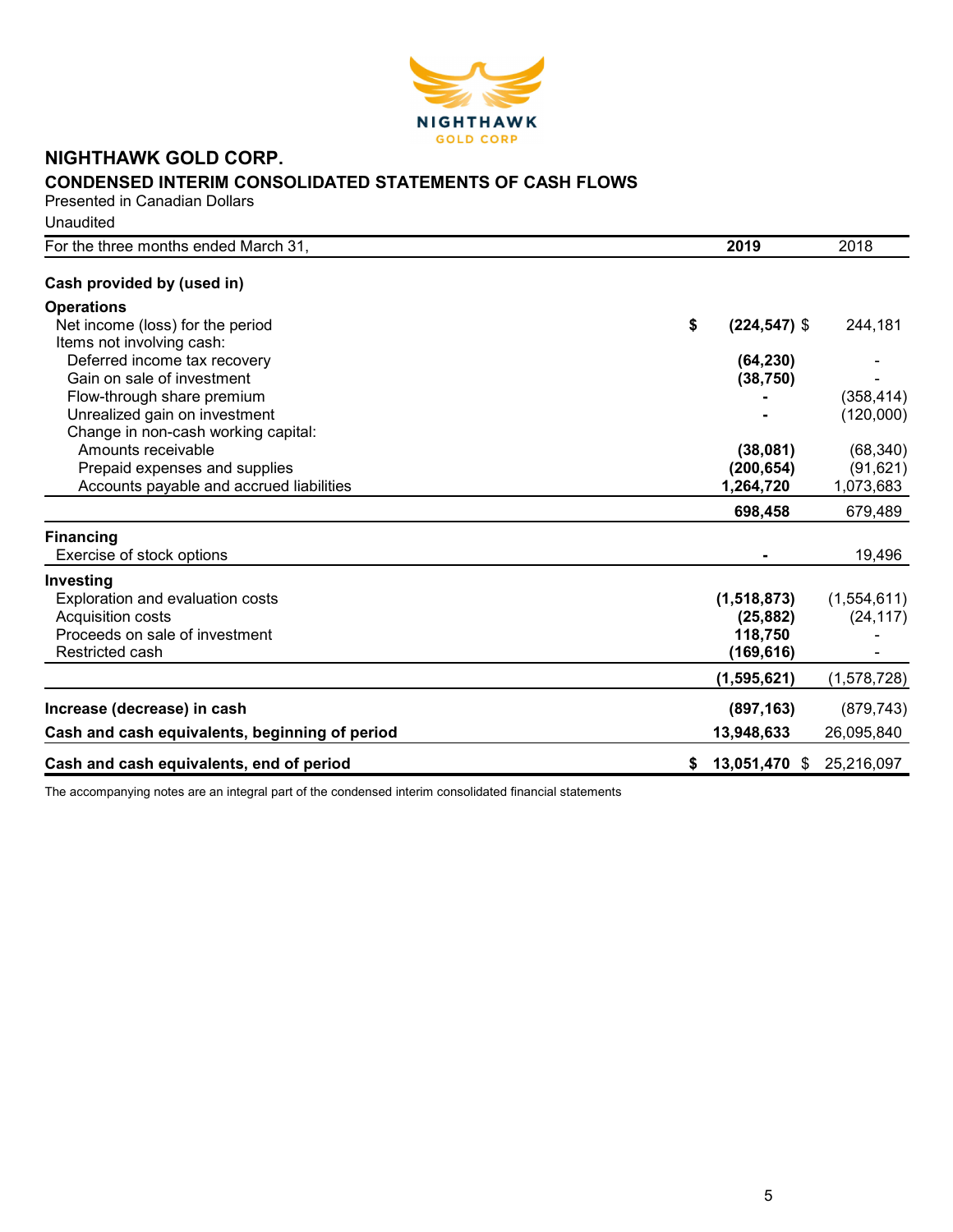

Unaudited

For the three months ended March 31, 2019

## 1. NATURE OF OPERATIONS

Nighthawk Gold Corp. ("Nighthawk" or the "Company") was incorporated on January 8, 2004 under the Business Corporations Act (Ontario) and is a publicly listed Canadian junior resource company with exploration and evaluation assets in Canada. Nighthawk is engaged in the identification, acquisition, exploration and evaluation of gold properties, is listed on the Toronto Stock Exchange ("TSX"), and trades under the symbol NHK. To date, Nighthawk has not earned any revenue from operations. The Company's registered office is located at Suite 301, 141 Adelaide Street West, Toronto, Ontario, Canada, M5H 3L5.

The condensed interim consolidated financial statements for the three months ended March 31, 2019 have been approved for issue by the Board of Directors on May 13, 2019.

Nighthawk is in the exploration stage and is subject to risks and challenges similar to companies in a comparable stage. These risks include, but are not limited to, the challenges of securing adequate capital in view of exploration, development and operational risks inherent in the mining industry; changes in government policies and regulations; the ability to obtain the necessary environmental permitting; challenges in future profitable production or, alternatively Nighthawk's ability to dispose of its exploration and evaluation assets on an advantageous basis; as well as global economic, precious and base metal price volatility; all of which are uncertain.

#### 2. BASIS OF PRESENTATION

These unaudited condensed interim consolidated financial statements have been prepared in accordance with IAS 34 - Interim Financial Reporting on the basis of International Financial Reporting Standards ("IFRS") and interpretations as approved by the International Accounting Standards Board ("IASB") and are presented in Canadian dollars.

These unaudited condensed interim consolidated financial statements have been prepared on a going concern basis, under the historical cost convention, except fair value through profit and loss assets which are carried at fair value, and have been prepared using the accrual basis of accounting except for cash flow information.

The unaudited condensed interim consolidated statement of cash flows shows the changes in cash arising during the year from operating activities, investing activities and financing activities.

The cash flows from operating activities are determined by using the indirect method. Net loss is therefore adjusted by non-cash items, such as deferred tax expenses (recoveries), stock-based compensation, write-down of exploration and evaluation assets, flow-through share premium, accretion expense, as well as changes from amounts receivable, prepaid expenses and supplies, and accounts payable and accrued liabilities. In addition, all income and expenses from cash transactions that are attributable to investing or financing activities are eliminated. The cash flows from investing and financing activities are determined by using the direct method.

These condensed interim consolidated financial statements have been prepared under the historical cost convention, except fair value through profit and loss assets which are carried at fair value, and have been prepared using the accrual basis of accounting except for cash flow information.

#### 3. SIGNIFICANT ACCOUNTING POLICIES

The financial framework and accounting policies applied in the preparation of these unaudited condensed interim consolidated financial statements are consistent with those as disclosed in its most recently completed audited consolidated financial statements for the transitional fiscal year ended December 31, 2018.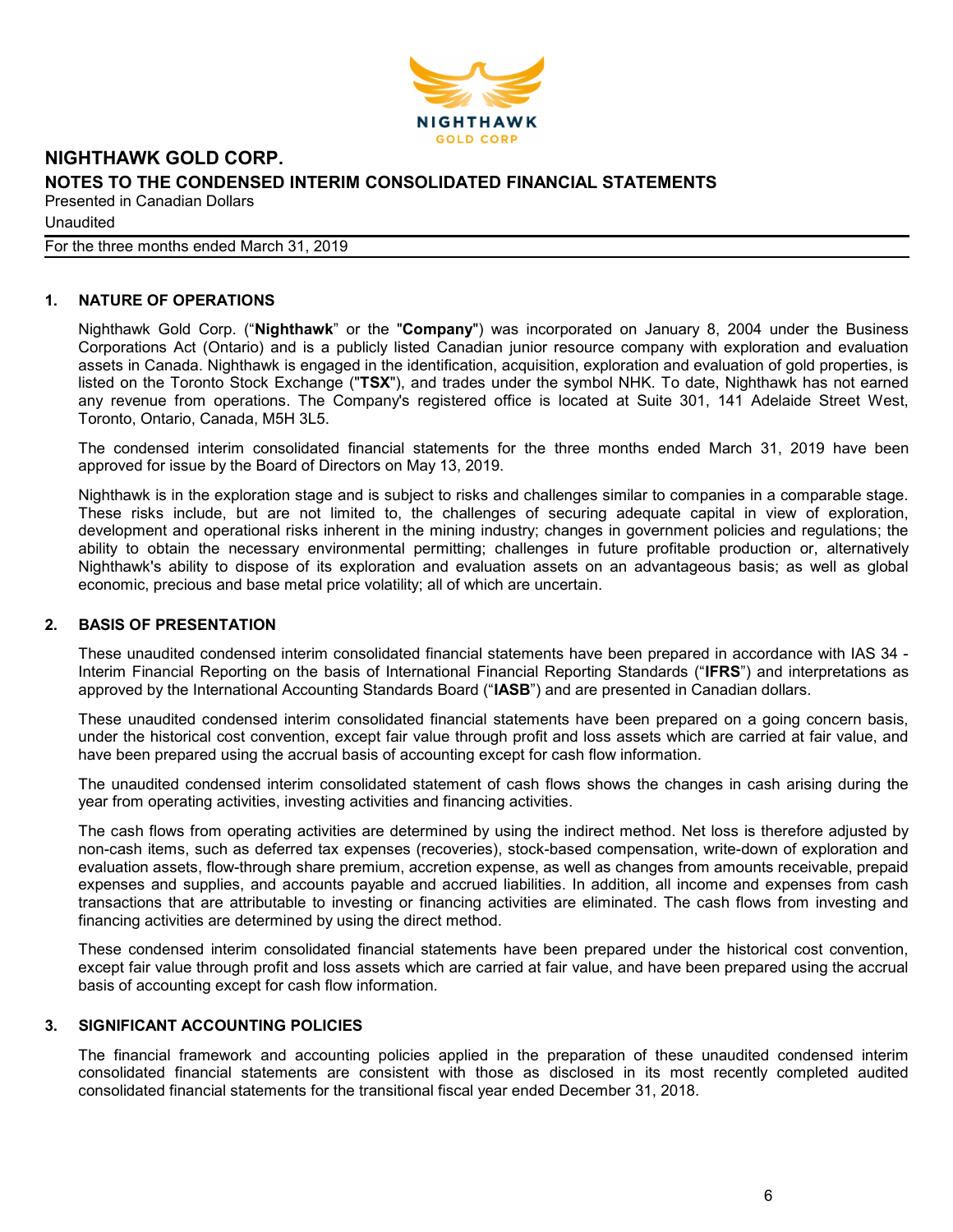

**Unaudited** 

For the three months ended March 31, 2019

# 3. SIGNIFICANT ACCOUNTING POLICIES (continued)

#### (a) Changes in Accounting Policies

The Company has adopted the following standard during the three months ended March 31, 2019:

(i) In January 2016, the International Accounting Standards Board (IASB) issued a new International Financial Reporting Standard (IFRS) on lease accounting which was incorporated into Part I of the CPA Canada Handbook – Accounting by the Accounting Standards Board (AcSB) in June 2016. IFRS 16 supersedes IAS 17 Leases, IFRIC 4 Determining Whether an Arrangement Contains a Lease, SIC-15 Operating Leases - Incentives and SIC-27 Evaluating the Substance of Transactions Involving the Legal Form of a Lease. IFRS 16 introduces a single lessee accounting model that requires a lessee to recognize assets and liabilities for all leases with a term of more than 12 months, unless the underlying asset is of low value. Lease assets and liabilities are initially recognized on a present value basis and subsequently, similarly to other non-financial assets and financial liabilities, respectively. The lessor accounting requirements are substantially unchanged and, accordingly, continue to require classification and measurement as either operating or finance leases. The new standard also introduces detailed disclosure requirements for both the lessee and lessor. The new standard is effective for annual periods beginning on or after January 1, 2019. Earlier application is permitted for entities that also apply IFRS 15 Revenue from Contracts with Customers.

Nighthawk's adoption of IFRS 16 did not have a material financial impact upon the condensed interim consolidated financial statements.

#### 4. CRITICAL ACCOUNTING ESTIMATES AND SIGNIFICANT JUDGEMENTS

The preparation of these condensed interim consolidated financial statements requires management to make certain estimates and assumptions that affect the reported amounts of assets and liabilities at the date of the condensed interim consolidated financial statements and reported amounts of revenues and expenses during the reporting period. Actual outcomes could differ from these estimates. These condensed interim consolidated financial statements include estimates which, by their nature, are uncertain. The impacts of such estimates are pervasive throughout the condensed interim consolidated financial statements, and may require accounting adjustments based on future occurrences. Revisions to accounting estimates are recognized in the period in which the estimate is revised and future periods if the revision affects both current and future periods. These estimates are based on historical experience, current and future economic conditions and other factors, including expectations of future events that are believed to be reasonable under the circumstances.

Significant assumptions about the future and other sources of estimation and judgemental uncertainty that management has made at the consolidated statement of financial position reporting date, that could result in a material adjustment to the carrying amounts of assets and liabilities, in the event that actual results differ from assumptions made, relate to, but are not limited to, the following:

- (i) Nighthawk assesses the carrying value of exploration and evaluation assets at each reporting period to determine whether any indication of impairment exists. When an impairment exists, the calculation of recoverable amount requires the use of estimates and assumptions such as long-term commodity prices, discount rates, recoverable metals, and operating performance;
- (ii) the calculation of the fair value of warrants, broker warrants and stock options issued by Nighthawk requires the use of estimates of inputs in the Black-Scholes option pricing valuation model;
- (iii) the calculation of the reclamation liability and provision for service obligation, being the present value of the estimated costs to restore the properties is discounted at rates which reflect current market assessments and the risks specific to the liability. The calculation requires management to estimate the total restoration costs, timing of remediation and an appropriate discount rate; and
- (iv) valuation of deferred income taxes.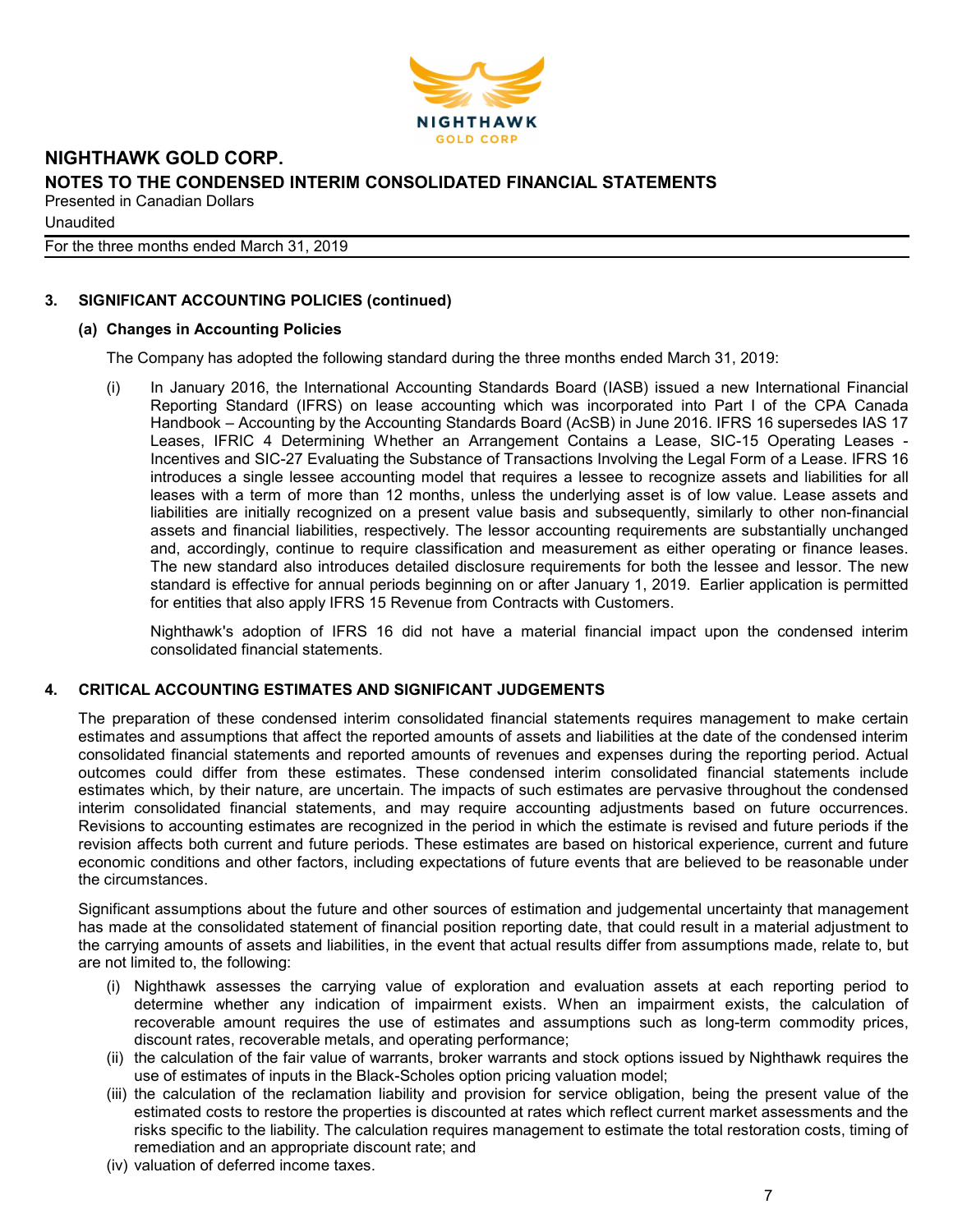

**Unaudited** 

For the three months ended March 31, 2019

# 5. RESTRICTED CASH

During the year ended July 31, 2011, Nighthawk posted two irrevocable standby letters of credit with a Canadian chartered bank in the amount of \$401,000 (collectively, the "Permit LOC's") to provide security under its land use permit and water access licence for the existing reclamation work associated with the Damoti Reclamation Obligation (notes 6 and 8) as well as with its exploration activities relating to the Indin Lake Gold Property in the Northwest Territories, Canada. Nighthawk posted additional security of \$78,000 in March 2012, and \$169,616 in February 2019 upon receiving approval on its renewed land use and water access permits on its Indin Lake Gold Property. During the three months ended March 31, 2019, Nighthawk received its renewed land use permit and water access licence, thereby approving its exploration activities over the next 5 years, expiring in February 2024, and which are extendible up to February 2026. The Permit LOC's are secured by quaranteed investment certificates (the "Permit GIC's") at a Canadian chartered bank for the same amount. The Permit GIC's and the Additional Security may be recovered by Nighthawk at expiration of the land use permit and water access licence in absence of any environmental disturbances provided Nighthawk carries out activities to satisfy the Damoti Reclamation Obligation.

On January 26, 2012, under the terms of its agreement to acquire 100% ownership of the mineral claims and leases of the former producing Colomac Gold Mine (the "Colomac Gold Project") (note 6), Nighthawk entered into three letters of credit totaling \$5,000,000 at a Canadian chartered bank in favour of Aboriginal Affairs and Northern Development Canada ("AANDC") to secure Nighthawk's service obligation to perform reclamation services on three other sites as follows: \$3,000,000 for the Diversified site, \$1,000,000 for the Spider Lake site and \$1,000,000 for the Chalco Lake site (collectively, the "Colomac LOC's") (note 7). The Colomac LOC's are secured by guaranteed investment certificates (the "Colomac GIC's") at a Canadian chartered bank for the same amounts. Upon completion of the service obligation with respect to each reclamation site to the satisfaction of an independent third party engineer, the Colomac LOC's with respect to each site will be released and the hold restriction on the related Colomac GIC will be eliminated. At any time, the Company may terminate the liability relating to this service obligation, but as a consequence would relinquish the related Colomac GIC still held as security against the Colomac LOC's at that time.

In Fiscal 2013, the reclamation activities at the Chalco Lake site were completed and the approval of the third party engineer was obtained. As a result, the Colomac LOC with respect to the Chalco Lake site was released and the hold restriction on \$1,000,000 was eliminated at that time (note 7).

|                                                 | Permit<br>security | Colomac<br>GIC's         | Total<br>restricted cash |
|-------------------------------------------------|--------------------|--------------------------|--------------------------|
| Balance - December 31, 2018                     | 479.000 \$         | 4.000.000 \$             | 4.479.000                |
| Additional security for updated land use permit | 169.616            | $\overline{\phantom{0}}$ | 169,616                  |
| <b>Balance - March 31, 2019</b>                 | 648.616            | 4,000,000                | 4,648,616                |

#### 6. EXPLORATION AND EVALUATION ASSETS

|                                           |                         | December 31, 2018 |                |                         | <b>March 31, 2019</b> |                |
|-------------------------------------------|-------------------------|-------------------|----------------|-------------------------|-----------------------|----------------|
|                                           | Option &<br>acquisition |                   |                | Option &<br>acquisition |                       |                |
| <b>Mineral Property</b>                   | costs                   | Exploration       | <b>Balance</b> | costs                   | <b>Exploration</b>    | <b>Balance</b> |
| Indin Lake Gold Property \$ 10,348,314 \$ |                         | 56,814,756 \$     | 67,163,070 \$  | 10,374,196 \$           | 58,333,629 \$         | 68.707.825     |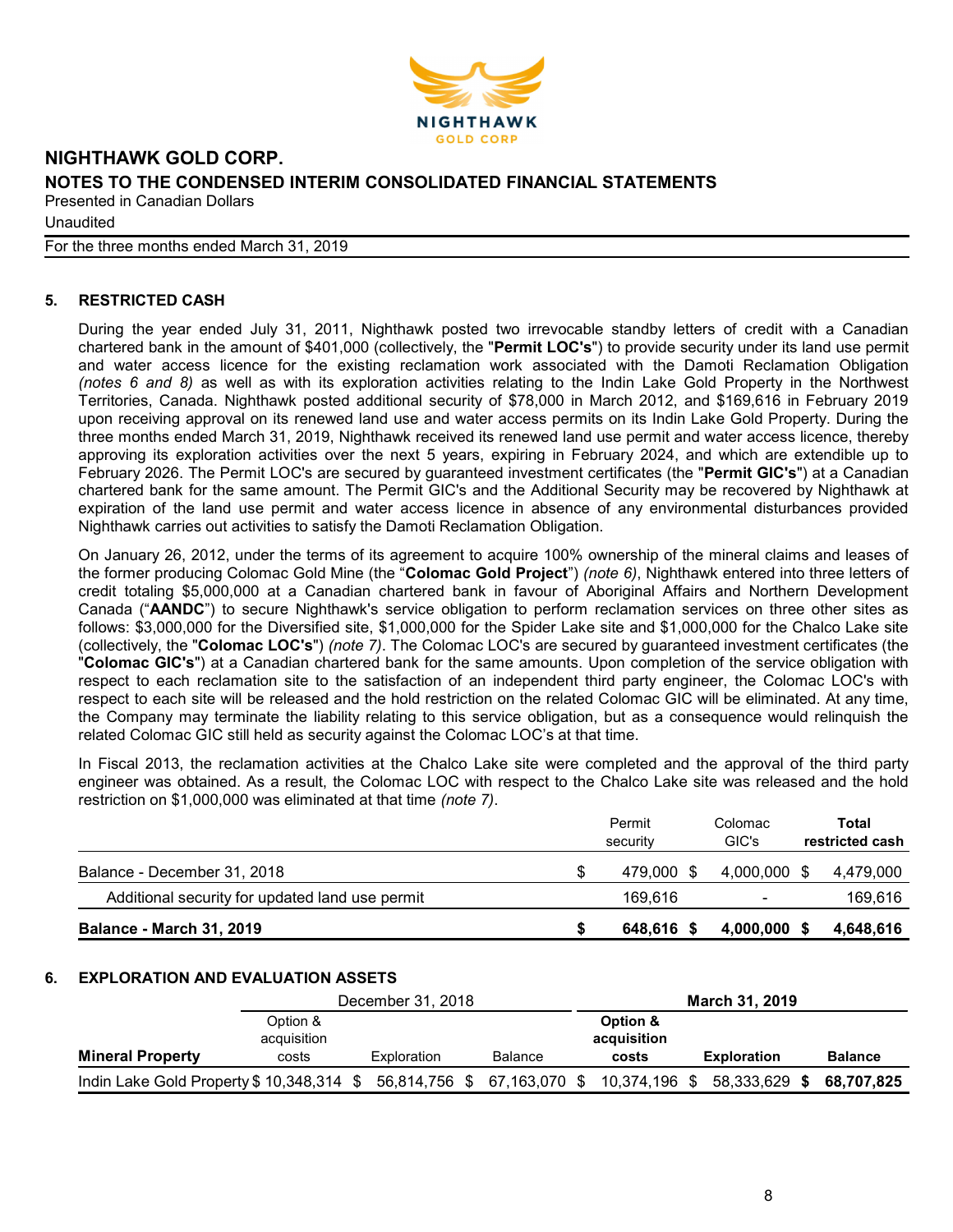

For the three months ended March 31, 2019

# 6. EXPLORATION AND EVALUATION ASSETS (continued)

| <b>Mineral Property</b>         | <b>Indin Lake</b><br><b>Gold Property</b> |
|---------------------------------|-------------------------------------------|
| Balance - December 31, 2018     | 67,163,070<br>\$.                         |
| Acquisition costs               | 25,882                                    |
| <b>Exploration expenditures</b> | 1,518,873                                 |
| <b>Balance - March 31, 2019</b> | 68,707,825<br>S.                          |

#### Indin Lake Gold Property

In August 2008, Nighthawk acquired 6 mining leases and 6 mining claims (the "Damoti Lake Property") which lie within Nighthawk's Indin Lake Gold Property in the Indin Lake Greenstone Belt located approximately 200 kilometres north of Yellowknife, Northwest Territories. The Damoti Lake Property is subject to an existing 2% net smelter return royalty. Upon acquisition, a reclamation obligation existed at the Damoti Lake Property (the "Damoti Reclamation Obligation"). At the time of acquisition, the estimated cost of the Damoti Reclamation Obligation could not be reliably measured. Nighthawk has since carried out environmental assessments using a third party specialist and has estimated the cost of the Damoti Reclamation Obligation to be \$401,150 (note 8). Nighthawk has capitalized the Damoti Reclamation Obligation, and related assessment costs, as acquisition costs related to the Damoti Lake Property as the liability was assumed at acquisition. During the three months ended March 31, 2019, Nighthawk incurred \$2,117 of assessment costs which have been capitalized as acquisition costs.

Under agreements dated January 7, 2011, and as amended on April 4, 2013, Nighthawk acquired 100% interest in 15 mining leases and 3 mining claims (the "Indin Lake Properties") within the Indin Lake Greenstone Belt, subject to existing net smelter royalties on certain claims ranging from 2% to 5%, by making payments of cash and shares totalling \$725,000. In January and April 2011, Nighthawk staked 107 additional mining claims in the Northwest Territories which link the Indin Lake Properties and the Damoti Lake Property, thereby consolidating much of the Indin Lake Gold Property's ground.

In January 2012, Nighthawk completed an agreement to acquire 100% ownership of the mineral claims and leases of the Colomac Gold Project, located within the Indin Lake Greenstone Belt and contiguous to and surrounded by Nighthawk's existing Indin Lake Gold Property in the Northwest Territories, from AANDC. As consideration for the Colomac Gold Project, Nighthawk committed to perform reclamation services on three other sites within the Indin Lake Gold Property land package which are the responsibility of AANDC: the Diversified, Chalco Lake, and Spider Lake sites. The obligation for the services is to be carried out on behalf of AANDC to a maximum of \$5,000,000. See note 7 for further details on the provision for service obligation remaining at March 31, 2019. The Company did not assume the reclamation liabilities of these three sites and is not responsible for any historical environmental liabilities associated with the Colomac Gold Project. At any time, the Company may terminate the liability relating to this service obligation, but as a consequence would relinquish the related Colomac GIC still held as security against the Colomac LOC's at that time.

# 7. PROVISION FOR SERVICE OBLIGATION

As consideration for the Colomac Gold Project (note 6), Nighthawk agreed to perform reclamation services on three other sites within the Indin Lake Gold Property land package which are the responsibility of AANDC: Diversified, Chalco Lake, and Spider Lake. The obligation for the reclamation services is to be carried out on behalf of AANDC to a maximum of \$5,000,000. Upon closing, Nighthawk entered into the Colomac LOC's totaling \$5,000,000 in favour of AANDC to secure Nighthawk's obligation to perform the services for each site. The Colomac LOC's are secured by the Colomac GIC's at a Canadian chartered bank for the same amounts (note 5).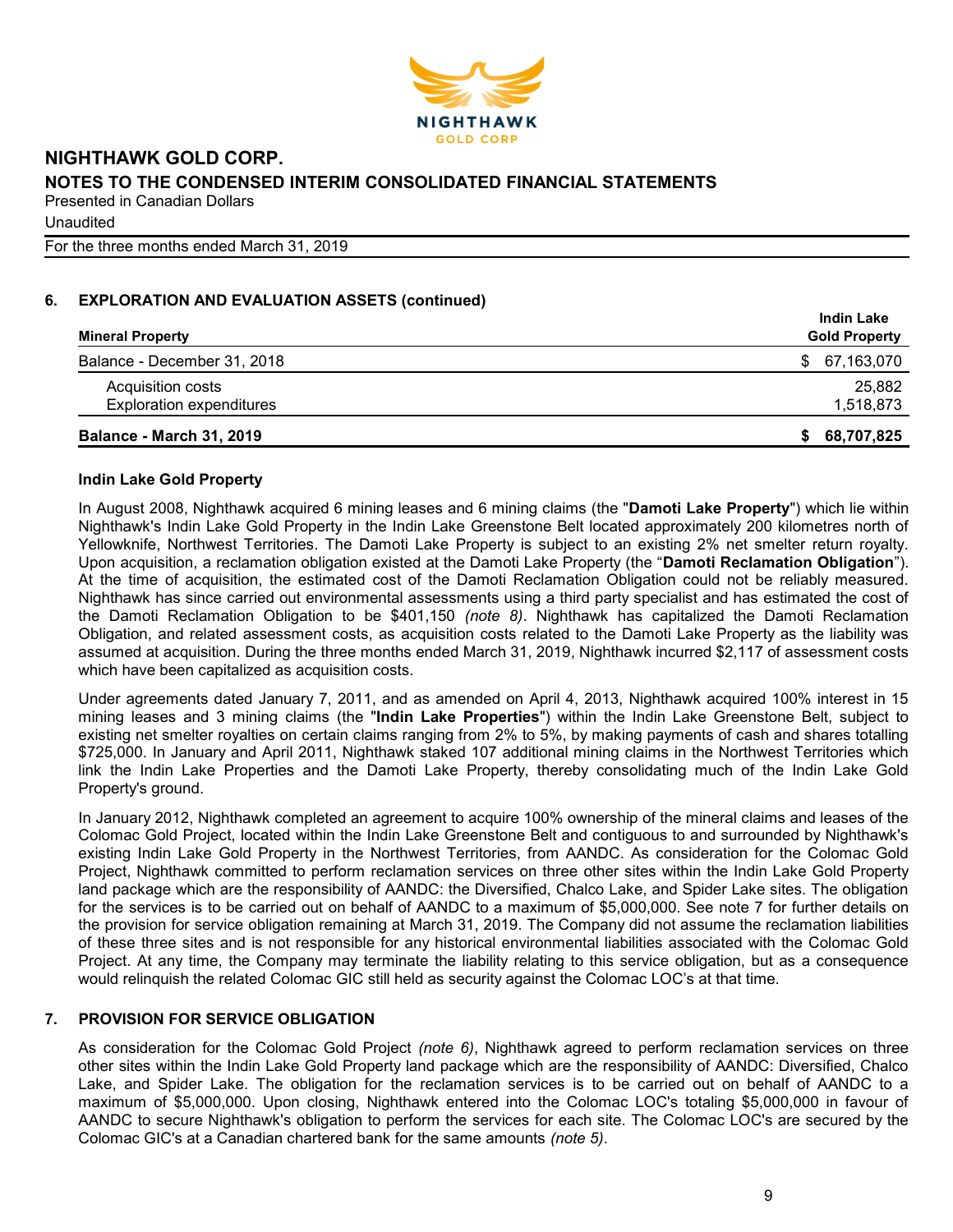

Unaudited

For the three months ended March 31, 2019

# 7. PROVISION FOR SERVICE OBLIGATION (continued)

Nighthawk did not assume the reclamation liabilities of these three sites. Upon completion of the service obligation with respect to each site to the satisfaction of an independent third party engineer, the Colomac LOC's with respect to each site will be released and the hold restriction on the related Colomac GIC will be eliminated. At any time, the Company may terminate the liability relating to this service obligation, but as a consequence would relinquish the related Colomac GIC still held as security against the Colomac LOC's at that time. In March 2013, the reclamation activities at the Chalco Lake site were completed upon approvals of the third party engineer.

Service Obligation

| <b>Balance - December 31, 2018 and March 31, 2019</b> | \$3,012,314 |
|-------------------------------------------------------|-------------|
|                                                       |             |

#### 8. RECLAMATION PROVISION

Upon acquisition of the Damoti Lake Property (note 6), the Damoti Reclamation Obligation existed at the Damoti Lake Property. At the time of acquisition, the estimated cost of the Damoti Reclamation Obligation could not be reliably measured. Nighthawk has since carried out environmental assessments using a third party specialist and estimated the cost of the Damoti Reclamation Obligation to be \$401,150. Nighthawk posted the Permit GIC's, to secure the Permit LOC's, and remitted the additional security for an amount of \$648,616 *(note 5)* to provide security under its land use permit and water access licence for the Damoti Reclamation Obligation as well as for exploration activities relating to the Indin Lake Gold Property.

|                                                       | Amount  |
|-------------------------------------------------------|---------|
| <b>Balance - December 31, 2018 and March 31, 2019</b> | 401.150 |

#### 9. SHARE CAPITAL

(a) Common Shares Authorized Capital - Unlimited common shares

| Balance - December 31, 2018 and March 31, 2019 | 193,705,996 \$ 82,255,810            |  |
|------------------------------------------------|--------------------------------------|--|
|                                                | Number of<br>Consideration<br>shares |  |
| <b>Issued</b>                                  |                                      |  |

(b) Contributed Surplus

Share-based Payment Reserve

| Balance - December 31, 2018 and March 31, 2019 | \$ 17,567,258 |
|------------------------------------------------|---------------|
|------------------------------------------------|---------------|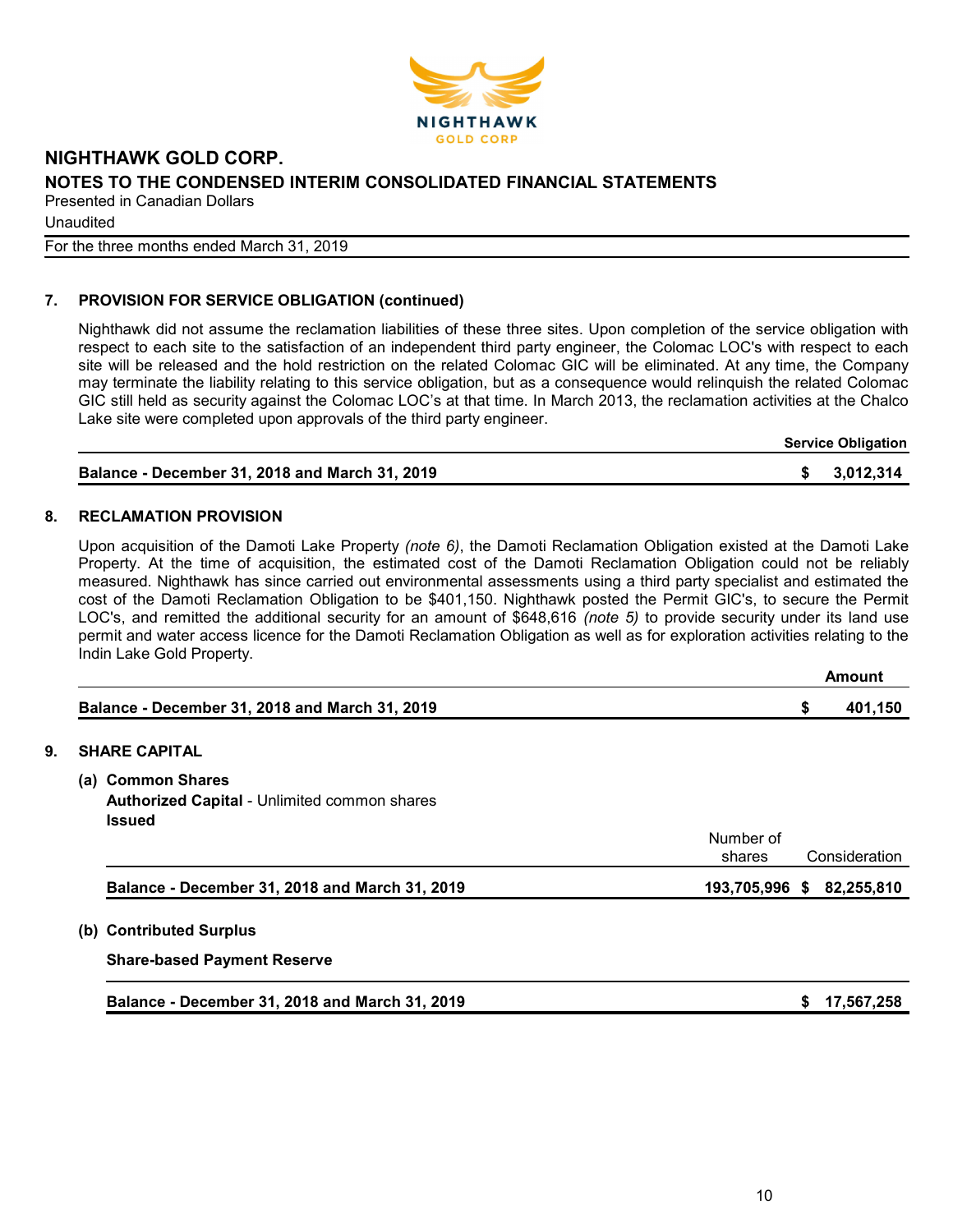

**Unaudited** 

For the three months ended March 31, 2019

# 9. SHARE CAPITAL (continued)

#### (b) Contributed Surplus (continued)

#### Incentive Plans

The shareholders of Nighthawk have approved a stock option plan (the "Stock Option Plan") and a share unit plan (the "Share Unit Plan" and together with the Stock Option Plan, the "Incentive Plans"). The Incentive Plans supersede the previous option plan of Nighthawk, however, awards outstanding under the previous option plan continue to be outstanding and governed by the previous stock option plan. The Incentive Plans are each a "rolling evergreen" plan and provide that the number of common shares of Nighthawk available for issuance from treasury under the Incentive Plans or any other security based compensation arrangement (pre-existing or otherwise, including the previous option plan), subject to adjustments, shall not exceed 10% of the issued and outstanding common shares of the Nighthawk at the time of grant. Any increase in the issued and outstanding common shares of Nighthawk will result in an increase in the available number of common shares issuable under the Incentive Plans. Any issuance of common shares from treasury pursuant to the settlement of stock options or share units granted pursuant to the Incentive Plans shall automatically replenish the number of common shares issuable under the Incentive Plans. When each option or share unit is exercise/settled (as applicable), cancelled or terminated, a common share shall automatically be made available for the grant of a stock option/share unit under the Incentive Plans.

#### Stock Option Plan

The Stock Option Plan provides for the issuance of stock options to acquire common shares to employees, directors, officers, consultants, and management company employees of Nighthawk. The period within which stock options may be exercised and the number of stock options which may be exercised in any such period are determined by the Board of Directors at the time of grant of such stock options, however, that the maximum term of any stock option awarded under the Stock Option Plan is ten (10) years. The exercise price per common shares under a stock option is determined by the Board of Directors, but in any event, shall not be lower than the "market price" of the common shares on the date of grant of the stock option.

#### Share Unit Plan

The Share Unit Plan provides for the issuance of share units to employees, directors, officers, consultants, and management company employees of Nighthawk. Share units are units created by means of an entry on the books of Nighthawk representing the right to receive one common share (subject to adjustments) issued from treasury per share unit. The number of share units granted and any applicable vesting conditions are determined in the discretion of the Board of Directors (or a committee thereof) on the date of grant. In granting share units, the Board of Directors (or a committee thereof) may include other terms, conditions, and/or vesting criteria which are not inconsistent with the Share Unit Plan. Share units are settled by way of issuance of common shares from treasury as soon as practicable following the maturity date in accordance with the Share Unit Plan. As of March 31, 2019, there are no share units issued.

|                                 | Number of<br>options | Weighted<br>average<br>exercise price |
|---------------------------------|----------------------|---------------------------------------|
| Balance - December 31, 2018     | 15,026,061 \$        | 0.46                                  |
| <b>Expired</b>                  | (276, 193)           | 0.46                                  |
| <b>Balance - March 31, 2019</b> | 14,749,868 \$        | 0.46                                  |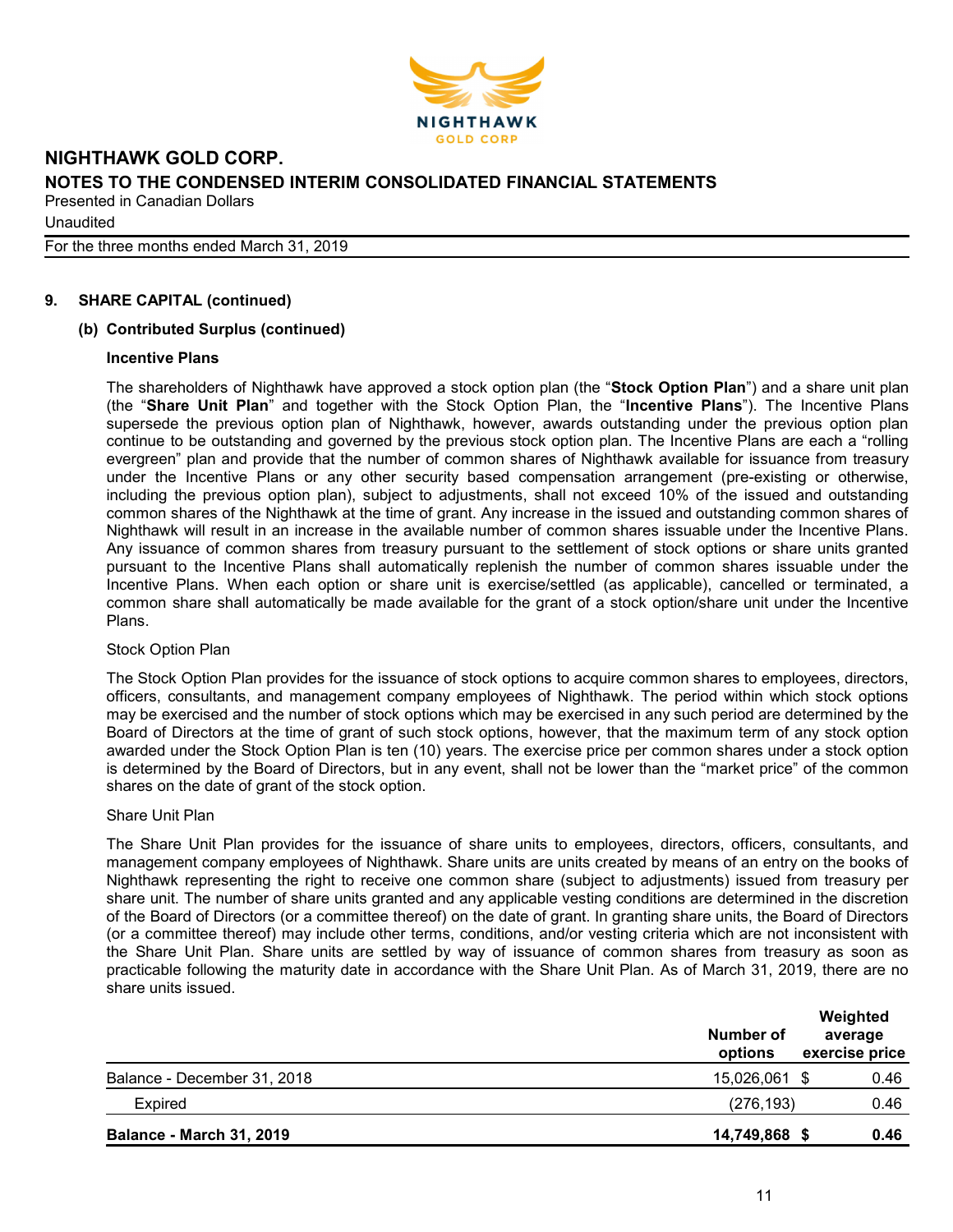

Unaudited

For the three months ended March 31, 2019

# 9. SHARE CAPITAL (continued)

#### (b) Contributed Surplus (continued)

A summary of Nighthawk's outstanding stock options at March 31, 2019 is presented below:

| <b>Grant date</b>  | <b>Options</b><br>outstanding | <b>Options</b><br>exercisable | <b>Exercise price</b> | <b>Weighted average</b><br>remaining life<br>(years) |  |  |
|--------------------|-------------------------------|-------------------------------|-----------------------|------------------------------------------------------|--|--|
| June 10, 2014      | 487.401                       | 487.401                       | \$0.61                | 0.2                                                  |  |  |
| August 12, 2014    | 162.467                       | 162.467                       | \$0.61                | 0.4                                                  |  |  |
| December 17, 2014  | 1,850,000                     | 1,850,000                     | \$0.34                | 0.7                                                  |  |  |
| December 1, 2015   | 1,665,000                     | 1,665,000                     | \$0.15                | 1.7                                                  |  |  |
| June 8, 2016       | 2,330,000                     | 2,330,000                     | \$0.25                | 2.2                                                  |  |  |
| July 4, 2016       | 450,000                       | 450,000                       | \$0.37                | 2.3                                                  |  |  |
| March 20, 2017     | 4,000,000                     | 4,000,000                     | \$0.80                | 3.0                                                  |  |  |
| September 19, 2018 | 3,805,000                     | 3,805,000                     | \$0.40                | 4.5                                                  |  |  |
|                    | 14,749,868                    | 14,749,868                    | \$0.46                | 2.6                                                  |  |  |

Option pricing models require the use of highly subjective estimates and assumptions including the expected stock price volatility. Volatility is based on the historical volatility of Nighthawk. Changes in the underlying assumptions can materially affect the fair value estimates. The options issued to non-employees were valued using the fair value of the equity instrument granted in the absence of a reliable estimate of the fair value of the goods or services received.

#### 10. NET INCOME (LOSS) PER SHARE

Net income (loss) per share has been calculated using the weighted average number of shares outstanding during the three months ended March 31, 2019 and 2018.

|                                                                               | March 31,<br>2019 | March 31,<br>2018 |
|-------------------------------------------------------------------------------|-------------------|-------------------|
| Net income (loss) for the period                                              | $(224, 547)$ \$   | 244.181           |
| Basic and fully diluted weighted average number of                            |                   |                   |
| shares outstanding during the period                                          | 193,705,996       | 188.596.248       |
| Basic and fully diluted net loss per share                                    | Nil \$            | Nil               |
| Fully diluted weighted average number of shares outstanding during the period | 193,705,996       | 188.596.248       |

Fully diluted weighted average common shares outstanding for the three months ended March 31, 2019 is not reflective of the outstanding stock options as their exercise would be anti-dilutive in the loss per share calculation.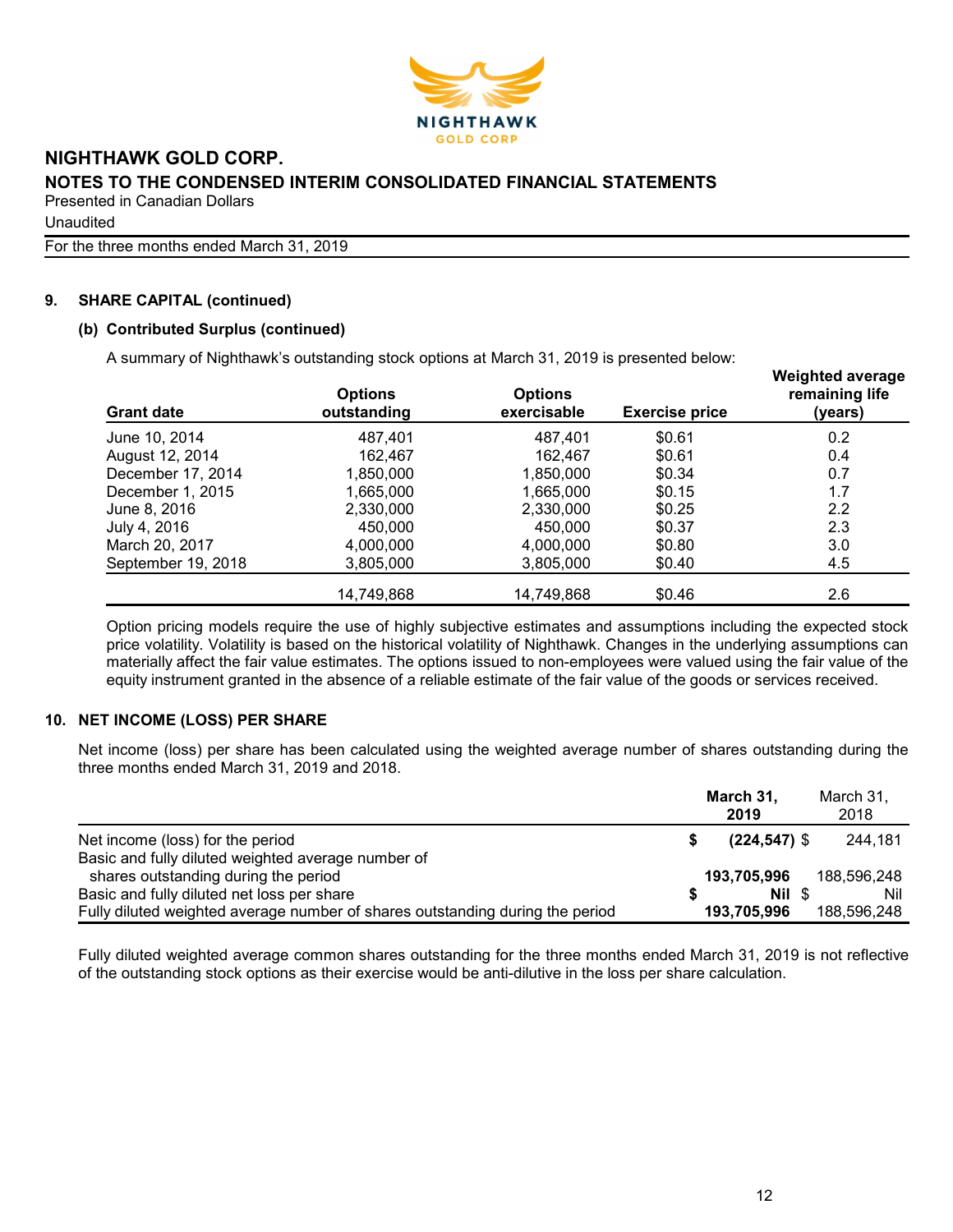

**Unaudited** 

For the three months ended March 31, 2019

# 11. RELATED PARTY DISCLOSURES

#### (a) Director and Executive Management Compensation

Directors and executive management's compensation for the three months ended March 31, 2019 and 2018 consisted of the following:

| For the three months ended March 31,            | 2019             | 2018             |
|-------------------------------------------------|------------------|------------------|
| Cash compensation<br><b>Employment benefits</b> | 138.500<br>2.850 | 138,500<br>3,619 |
|                                                 | 141.350 \$       | 142.119          |

Directors and executive management did not receive any stock options during the three months ended March 31, 2019.

#### (b) Director and Executive Management Transactions

The aggregate value of transactions and outstanding balances relating to entities over which directors and executive management have control or significant influence were as follows:

|                       | <b>Transaction value</b><br>for the three months ended |   |                   |  | Balance outstanding as at |                          |  |                      |
|-----------------------|--------------------------------------------------------|---|-------------------|--|---------------------------|--------------------------|--|----------------------|
| Transaction           | Note                                                   |   | March 31,<br>2019 |  | March 31,<br>2018         | March 31,<br>2019        |  | December 31,<br>2018 |
| Geological consulting | [1]                                                    | Ð | $60,000$ \$       |  | 60,000 \$                 |                          |  |                      |
| Consulting            | (2)                                                    |   | 30,000            |  | 30,000                    | $\overline{\phantom{0}}$ |  |                      |
| Rent                  | (3)                                                    |   | 15.029            |  | 14.929                    |                          |  |                      |
|                       |                                                        |   | 105.029           |  | 104,929 \$                | ۰                        |  |                      |

- (1) During the three months ended March 31, 2019, Nighthawk paid geological consulting fees of \$60,000 (three months ended March 31, 2018 - \$60,000) to Byron Geological Inc., a company controlled by Dr. Michael Byron, the current Chief Executive Officer and a Director of Nighthawk. At March 31, 2019, the balance owed was \$nil (December 31, 2018 - \$nil).
- (2) During the three months ended March 31, 2019, Nighthawk paid financial consulting fees of \$30,000 (three months ended March 31, 2018 - \$30,000) to 2245448 Ontario Inc., a company controlled by Michael Leskovec, the Chief Financial Officer of Nighthawk. At March 31, 2019, the balance owed was \$nil (December 31, 2018 - \$nil).
- (3) During the three months ended March 31, 2019, the Company paid rent and office costs of \$15,029 (three months ended March 31, 2018 - \$14,929) to 1249687 Ontario Ltd., a company controlled by Brent Peters, a director of the Company. At March 31, 2019, the balance owed was \$nil (December 31, 2018 - \$nil).

# 12. MANAGEMENT OF CAPITAL RISK

Nighthawk's capital management objective is to obtain adequate levels of funding to support its exploration activities, to obtain corporate and administrative functions necessary to support organizational functioning and obtain sufficient funding to further the identification and development of precious metal deposits. Achieving this objective requires management to consider the underlying nature of exploration activities, availability of capital, the cost of various capital alternatives and other factors.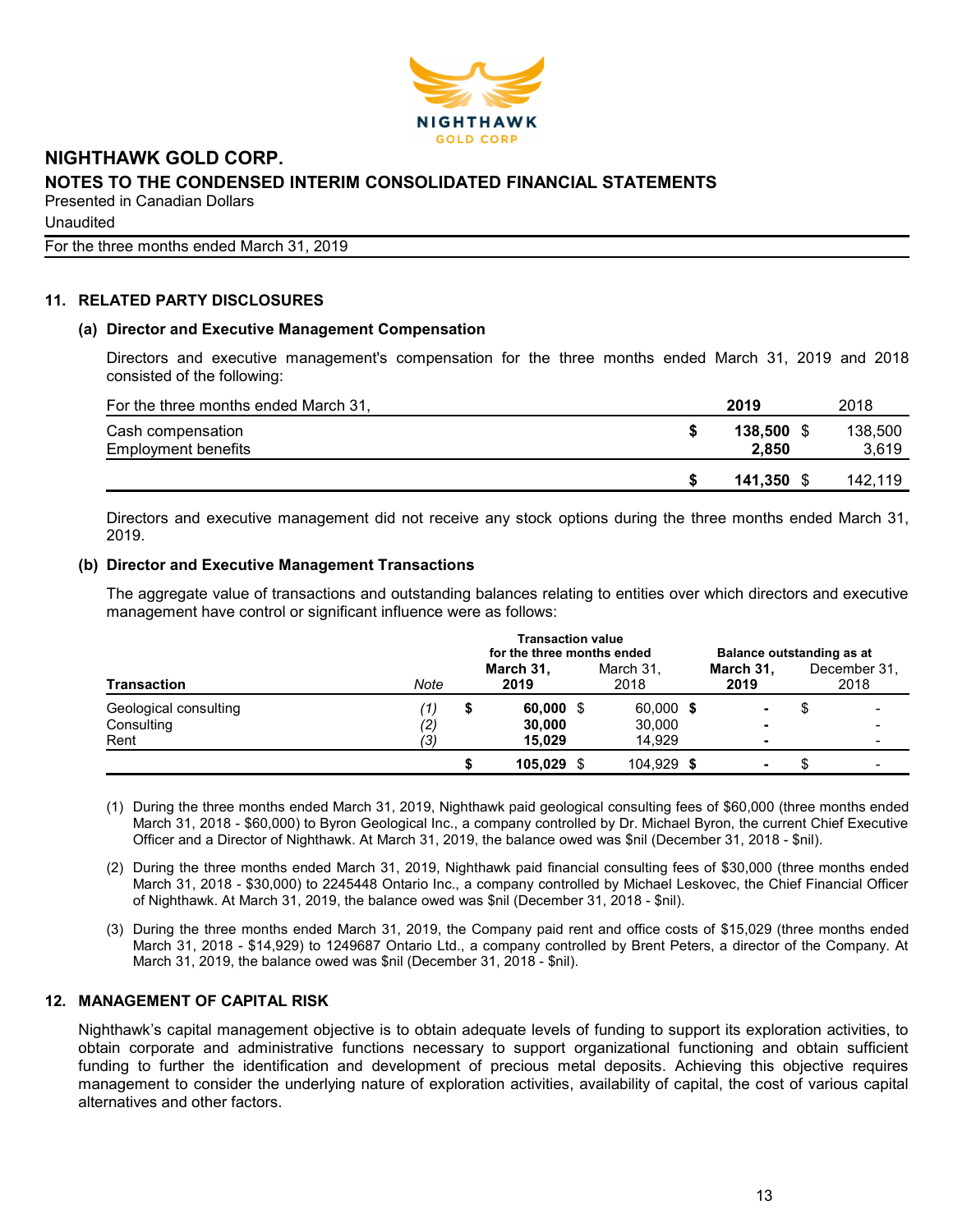

**Unaudited** 

#### For the three months ended March 31, 2019

## 12. MANAGEMENT OF CAPITAL RISK (continued)

Nighthawk raises capital, as necessary, to meet its needs and take advantage of perceived opportunities and, therefore, does not have a numeric target for its capital structure. Funds are primarily secured through equity capital raised by way of private placements. There can be no assurance that Nighthawk will be able to continue raising equity capital in this manner.

Establishing and adjusting capital requirements is a continuous management process. Exploration involves a high degree of "discovery" risk and substantial uncertainties about the ultimate ability of Nighthawk to achieve positive cash flows from operations. Consequently, management primarily funds Nighthawk's exploration activities and administrative costs by issuing share capital rather than using other capital sources that require fixed repayments of principal or interest. Nighthawk will continue to assess new properties and seek to acquire an interest in additional properties if it feels there is sufficient geologic or economic potential and if it has adequate financial resources to do so.

Development activities may begin once a property's mineral reserves are estimated and Nighthawk makes a positive production decision. At this point, management may consider other sources of financing such as senior debt or convertible debentures as a means to reduce equity dilution.

Nighthawk's capital under management at March 31, 2019 includes share capital of \$82,255,810 (December 31, 2018 - \$82,255,810).

Nighthawk invests all capital that is surplus to its immediate operational needs in short-term, liquid and highly rated financial instruments, such as cash, and short-term guarantee deposits, all held with major Canadian financial institutions.

There were no changes in Nighthawk's approach to capital management during the three months ended March 31, 2019 and Nighthawk is not subject to any externally imposed capital requirements other than the restricted cash held as guaranteed investment certificates at a Canadian chartered bank as security for the letters of credit posted with respect to Damoti Reclamation Obligation and the Colomac Security (note 5).

As of March 31, 2019, Nighthawk had no flow-through expenditure obligations.

#### 13. MANAGEMENT OF FINANCIAL AND OTHER RISK

Nighthawk's financial instruments are exposed to financial risks as summarized below:

#### (a) Fair Value

The carrying amount of cash and cash equivalents, amounts receivable, and accounts payable and accrued liabilities represent their fair value due to their short-term nature. The fair value of the restricted cash are equal to its carrying value. Fair value represents the amount that would be exchanged in an arm's length transaction between willing parties and is best evidenced by a quoted market price if one exists.

#### (b) Credit Risk

Nighthawk's credit risk is primarily attributable to cash and cash equivalents and amounts receivable. Nighthawk has no significant concentration of credit risk arising from operations. Restricted cash consists of guaranteed investment certificates, which secure Nighthawk's two irrevocable standby letters of credit with a Canadian chartered bank (note 5) which Nighthawk considers to be a reputable financial institution. Management therefore believes the risk of loss to be remote.